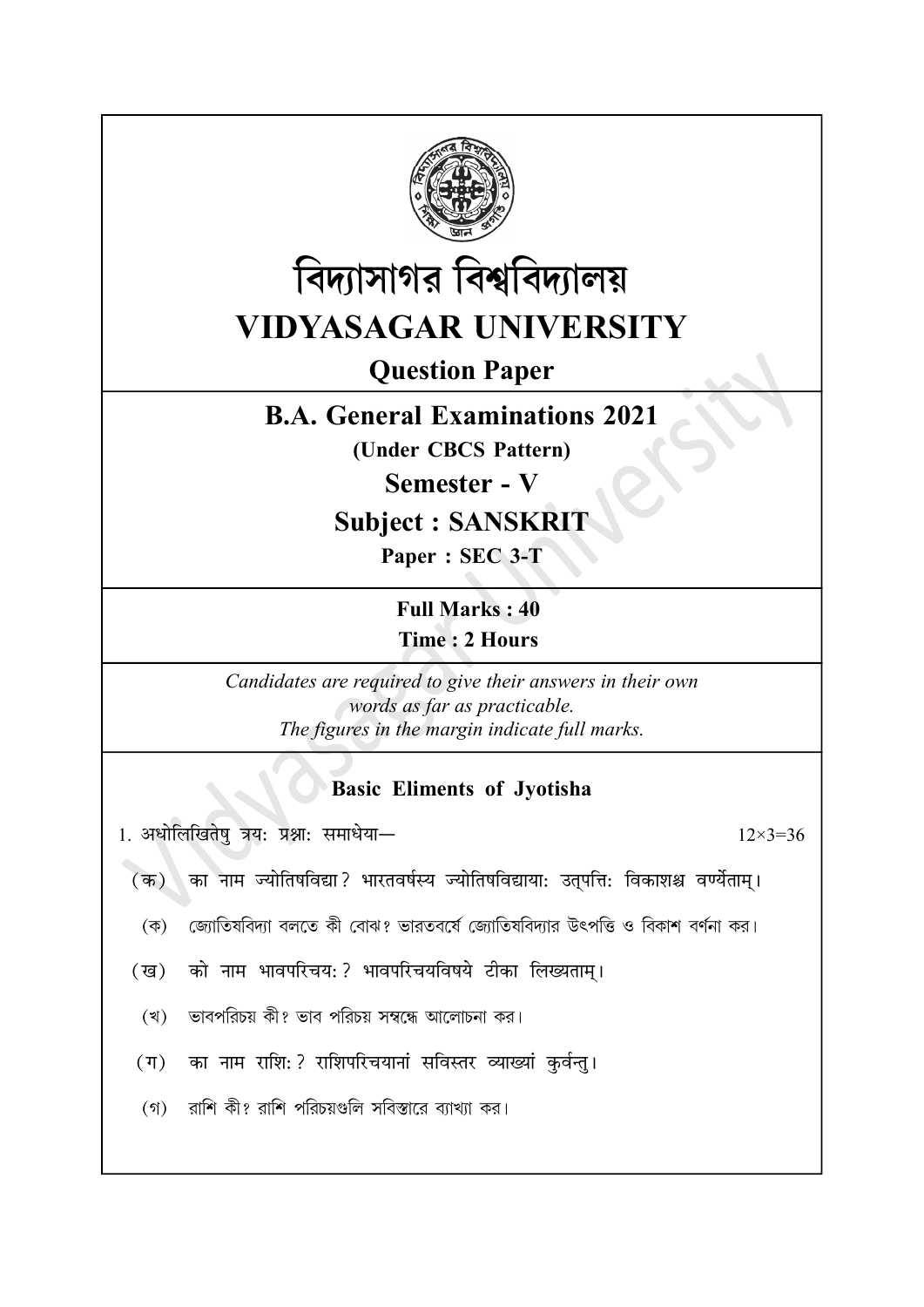|  |  | ज्यातिषशास्त्रस्य प्रयोजनं किम ? ज्यातिषशास्त्रस्य वीशष्टयानि आलोच्यत्ताम्। |  |
|--|--|-----------------------------------------------------------------------------|--|
|  |  |                                                                             |  |
|  |  |                                                                             |  |

- জোতিষশাস্ত্রের প্রয়োজন কী? জ্যোতিষশাস্ত্রের বৈশিষ্টগুলি আলোচনা কর।  $(\nabla)$
- टीकां लिखन्त्-गणितस्कन्धः, होरास्कन्धः, संहितास्कन्धः।  $($ ङ)
- টীকা লেখ: গণিতস্কন্ধঃ, হোরাস্কন্ধঃ, সংহিতাস্কন্ধঃ  $(\mathscr{E})$
- ज्योतिषशास्त्रानुसारेण ग्रहा: कति भागा: ? ते के ? प्रत्येकं ग्रहमाश्रित्य सविस्तरमालोच्यताम् ।  $(\overline{\mathbf{v}})$ 
	- জ্যোতিষশাস্ত্র অনুসারে কত প্রকার গ্রহ আছে? সেগুলি কী কী? প্রত্যেক গ্রহের সম্পর্কে সবিস্তারে  $(\mathcal{D})$ ব্যাখ্যা কর।
- 2. अधोलिखितेषु सुरगिरा देवनागरीलिप्या च पुर्णवाक्येन प्रश्नद्वयं समाधेयम्

 $2 \times 2 = 4$ 

- (क) ज्योतिषवेदाङ्गस्य कति भागा: सन्ति? ज्योतिष-वेदाङ्गे कति ग्रहा: भवन्ति?
- জোতিষ বেদাঙ্গের কতগুলি ভাগ আছে? জোতিষ বেদাঙ্গে কতগুলি গ্রহ আছে? (ক)
- (ख) 'राशय:' कति भवन्ति ; के च ते?
- রাশি কত প্রকার ও কী কী? (খ)
- (ग) वराहमिहिरस्य कति पुस्तकानि सन्ति ?
- (গ) বরাহমিহির রচিত কতগুলি বই আছে?
- (घ) ब्रह्मगुप्तरचिते 'खण्डखाद्यक' ग्रन्थे कस्य निरूपणं अस्ति ?
- ্রহ্মগুপ্ত-এর রচিত খণ্ডখাদ্যক গ্রন্থে কীসের নিরূপণ হয়েছে? (ঘূ)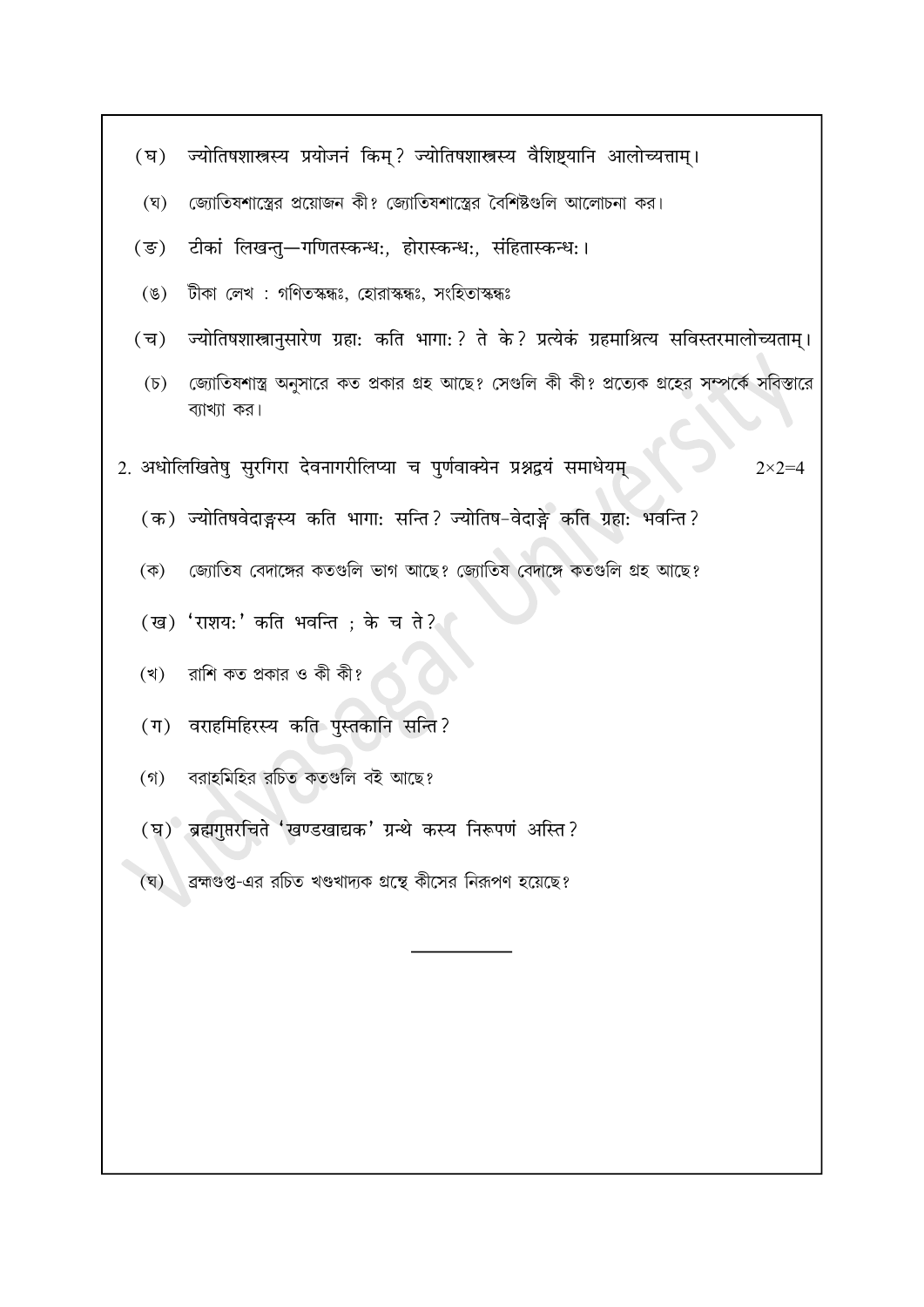| <b>Or</b>                                      |                                                                            |                    |  |  |  |  |  |  |
|------------------------------------------------|----------------------------------------------------------------------------|--------------------|--|--|--|--|--|--|
| (E-Learning Tools and Techniques for Sanskrit) |                                                                            |                    |  |  |  |  |  |  |
|                                                | 1. अधोलिखितेषु प्रश्नत्रयं समाधेयम्।                                       | $12 \times 3 = 36$ |  |  |  |  |  |  |
|                                                | (क) यूनिकोड् (Unicode) इति आंगलपदस्य वैशिष्ट्यम् आलोच्यताम्।               |                    |  |  |  |  |  |  |
| (ক)                                            | ইউনিকোড (Unicode) পদের বৈশিষ্ট্য আলোচনা কর।                                |                    |  |  |  |  |  |  |
|                                                | (ख) वैद्युतिकोत्स: (e-source) इत्यनेन किं बोध्यते? सविस्तरमालेच्यतांम्     |                    |  |  |  |  |  |  |
| (খ)                                            | বৈদ্যুতিক উৎস বলতে কি বোঝ? সবিস্তারে আলোচনা কর।                            |                    |  |  |  |  |  |  |
| $(\Pi)$                                        | एम एस अफिस (Ms Office) नाम किम्? सविस्तरं व्याख्यायताम् ।                  |                    |  |  |  |  |  |  |
| $($ গ)                                         | এম এস অফিস (Ms Office) কী? তা সবিস্তারে ব্যাখ্যা কর।                       |                    |  |  |  |  |  |  |
| (घ)                                            | यन्त्रणां चालनाविधिः (Operating System) स्वरूपम्-आलोच्यताम्।               |                    |  |  |  |  |  |  |
| (ঘ্                                            | যন্ত্রের চালনাবিধির (Operating System) স্বরূপ সম্পর্কে আলোচনা কর।          |                    |  |  |  |  |  |  |
| $(\overline{s})$                               | का नाम स्मृति: ? स्मृतिविषये स्वमतं लिखन्तु ।                              |                    |  |  |  |  |  |  |
| $(\mathscr{G})$                                | স্মৃতি কী? স্মৃতি বিষয়ে তোমার নিজের মত আলোচনা কর।                         |                    |  |  |  |  |  |  |
| $(\overline{\mathbf{v}})$                      | संगणकयन्त्रस्य (Computer) इतिहासं वर्णयन्तु।                               |                    |  |  |  |  |  |  |
| $(\mathfrak{D})$                               | কম্পিউটারের ইতিহাস বর্ণনা কর।                                              |                    |  |  |  |  |  |  |
|                                                | 2. अधोलिखितेषु सुरगिरा देवनागरीलिप्या च पुर्णवाक्येन प्रश्नद्वयं समाधेयम्। | $2 \times 2 = 4$   |  |  |  |  |  |  |
|                                                | (क) अन्तर्जालम् (internet) किम्?                                           |                    |  |  |  |  |  |  |
| (ক)                                            | অন্তৰ্জাল (internet) কী?                                                   |                    |  |  |  |  |  |  |
|                                                | (ख) एम एस वार्ड (Ms Word) किम्?                                            |                    |  |  |  |  |  |  |
| (খ)                                            | এম এস ওয়ার্ড (Ms Word) কী?                                                |                    |  |  |  |  |  |  |
|                                                | (ग) ईपाठा: (e-reading) इत्युक्ते किं बोध्यते ?                             |                    |  |  |  |  |  |  |
|                                                | (গ) ই-পাঠ (e-reading) বলতে কী বোঝায়?                                      |                    |  |  |  |  |  |  |